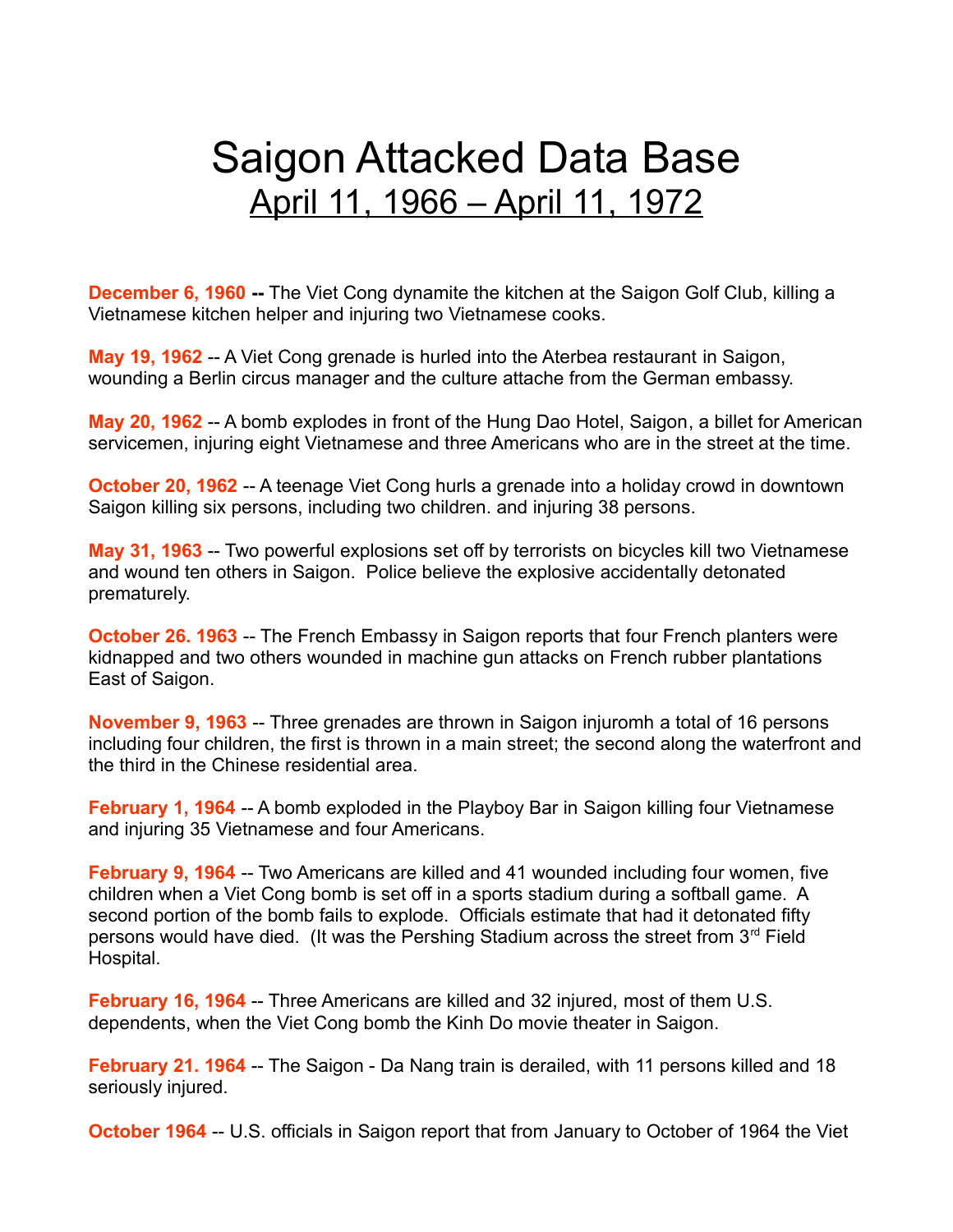Cong killed 429 local Vietnamese officials and kidnapped 482 others.

**December 24, 1964** -- A Christmas eve Viet Cong bomb explosion at the Brink officer billet kills two Americans and injures 50 Americans and 13 Vietnamese.

**March** *30,* **1965** -- A Viet Cong bomb explodes outside the American Embassy in Saigon killing 2 Americans. 18 Vietnamese and injuring *100* Vietnamese and 45 Americans.

**June 16***,* **1965** -- A Viet Cong bomb explodes at the Tan Son Nhut Air Terminal, killing 9 and injuring 40.

**June 25. 1965** -- Terrorists dynamite the My Canh restaurant in Saigon killing, 27 Vietnamese 12 Americans and two Filipinos, one Frenchman, one Geman; more than 80 persons are injured.

**August 18. 1965** -- A Viet Cong bomb at the Saigon Police Directorate office in Saigon kills six and wounds 15 Vietnamese.

**October 4. 1965** -- One of two Viet Cong planted bombs explodes at the Cong Hoa National Sports Stadium killing eleven Vietnamese, including four children and wounding 42 other persons.

**October 5. 1965** -- A Viet Cong Bomb goes off, apparently prematurely, in a taxi on a main street in downtown Saigon killing two Vietnamese and wounding ten others most of them Vietnamese.

**December 4. 1965** -- A Viet Cong terrorist bomb kills eight persons when it explodes in front of the Metropole Hotel in Saigon converted to quarters of U.S. enlisted men, 157 are injured, including 72 Americans, three New Zealanders and 62 Vietnamese.

**January 7, 1966** -- A Claymore mine explodes at Tan Son Nhut main gate killing two persons and injuring 12.

**Apr 11, 1966, Monday (Stars and Stripes article, Page 6)(Penley)** VC Hits Police With Mortars. (S&S .pdf dated April 14, 1966, Saigon)

**Sep 04, 1966, Sunday (Stars and Stripes article, Page 6)(Penley)** VC Mine Kills 12 aboard Bus.

**Dec 03, 1966, Saturday (Stars and Stripes article, Page 6)(Penley)** Grenade Wounds 3 Viet Civilians, (Page 6) Saigon, Vietnam

**Dec 05, 1966, Monday (Stars and Stripes article, Page 1)(Penley)** "Jihn Do Building" adjacent to HQ U.S. Agency For International Development (AID) was bombed

**Dec 06, 1966, Tuesday (Stars and Stripes article, Page 24)(Penley)** Lodge Tours Bombed Billet; 'Can't Stop This Type of Attack', Saigon, Vietnam. It is the USAID HQ.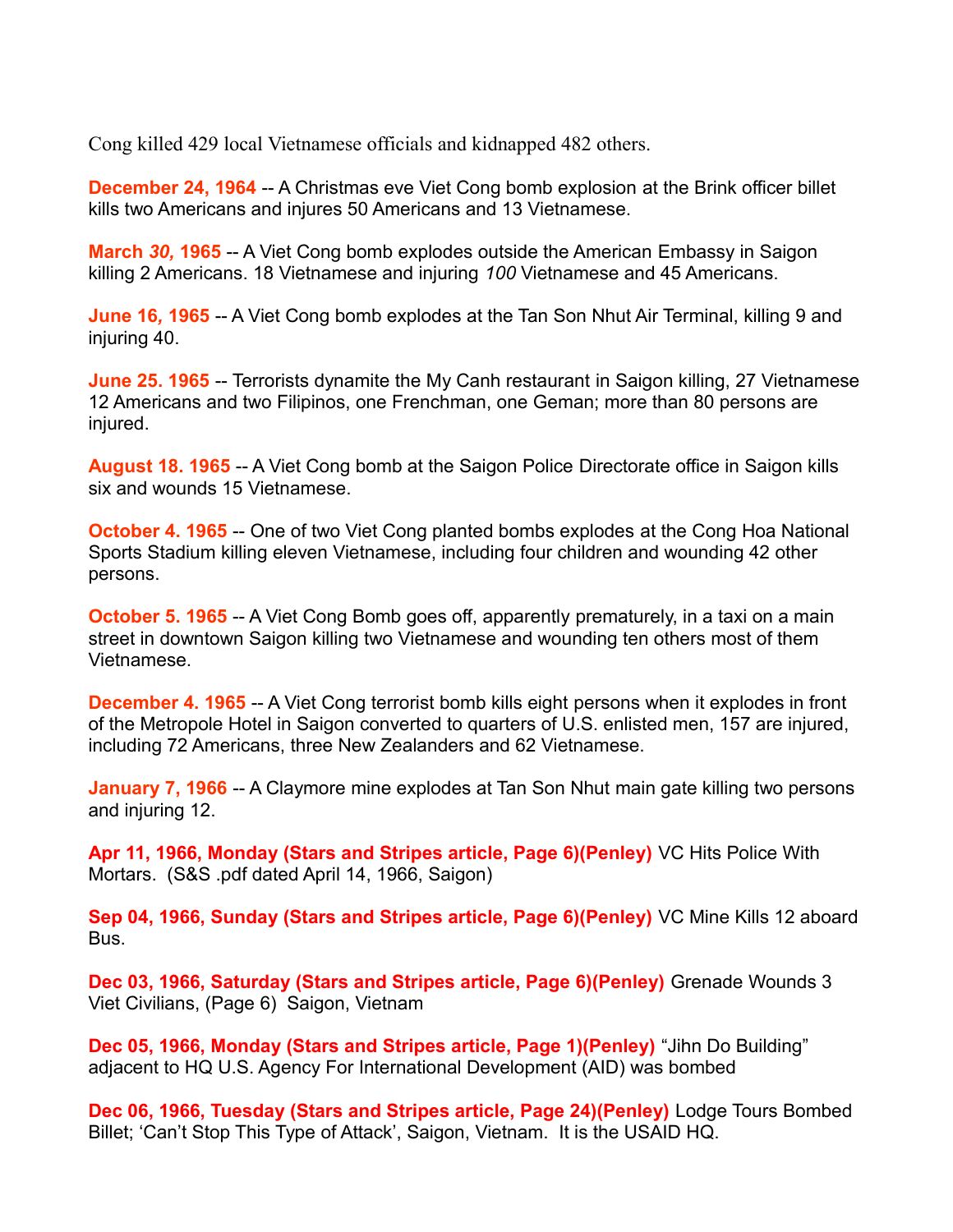**Dec 08, 1966, Thursday (Stars and Stripes article, Page 24)(Penley)** High Viet Politician Killed by Gumen, Saigon, Vietnam.

**Dec 09, 1966, Friday (Stars and Stripes article, Page 24)(Penley)** MPs Arrest Saigon Mayor, Saigon, Vietnam

**Dec 11, 1966, Sunday (Stars and Stripes article, Page 1)(Penley)** Viet Sentry Saves Span, Convoy, Saigon, Vietnam

**Dec 11, 1966, Sunday (Stars and Stripes article, Page 24)(Penley)** VC Attack Ammo Dump, Saigon, Vietnam

**Dec 13, 1966, Tuesday (Stars and Stripes article, Page 6)(Penley)** Alert Guards Save Bridge, Saigon, Vietnam

**Dec 15, 1966, Thursday (Stars and Stripes article, Page 6)(Penley)** VC Terrorists Toss Grenades, Saigon, Vietnam

**Dec 16, 1966, Friday (Stars and Stripes article, Page 6)(Penley)** Saigon Serviceman Injured by Grenade, Saigon Vietnam. Grenade thrown into the back of a 2 ½ ton truck near the Capitol BEQ.

**Dec 18, 1966, Sunday (Stars and stripes article, Page 6)(Penley)** Grenade Injures 4, Saigon, Vietnam. Unknown bar.

**Dec 29, 1966, Thursday (Stars and Stripes article, Page 6)(Penley)** "Viet Politician Hurt By Bomb Placed in Auto.

**Apr 1967 (Presidential Palace attacked .pdf)(Penley)**

**Jun 13, 1967 (Tuesday)(Stars and Stripes)** Woman Terrorist shoots USAF Captain(Referenced from Jun  $24<sup>th</sup>$  incident) (Penley)

**Jun 24, 1967 (Saturday)(Stars and Stripes)(.pdf)(Penley)** Woman Terrorist shoots 5<sup>th</sup> Victim

**Jun 25, 1967 (S&S page 6, .pdf)(Penley)** Grenade injuries 30 At Busy Saigon Corner

**Jan 11, 1968 (S&S page 6, .pdf)(Penley)** VC Grenades Hurt 14 Police

**Jan 31, 1968 (Tet Offensive)(Penley)**

**Feb 25, 1968 (S&S page 6 .pdf)(Penley)** ROK Embassy hit.

**May 6, 1968 (S&S page 1 .pdf)(Penley)** Saigon Hit, Reds Shell Viet Cities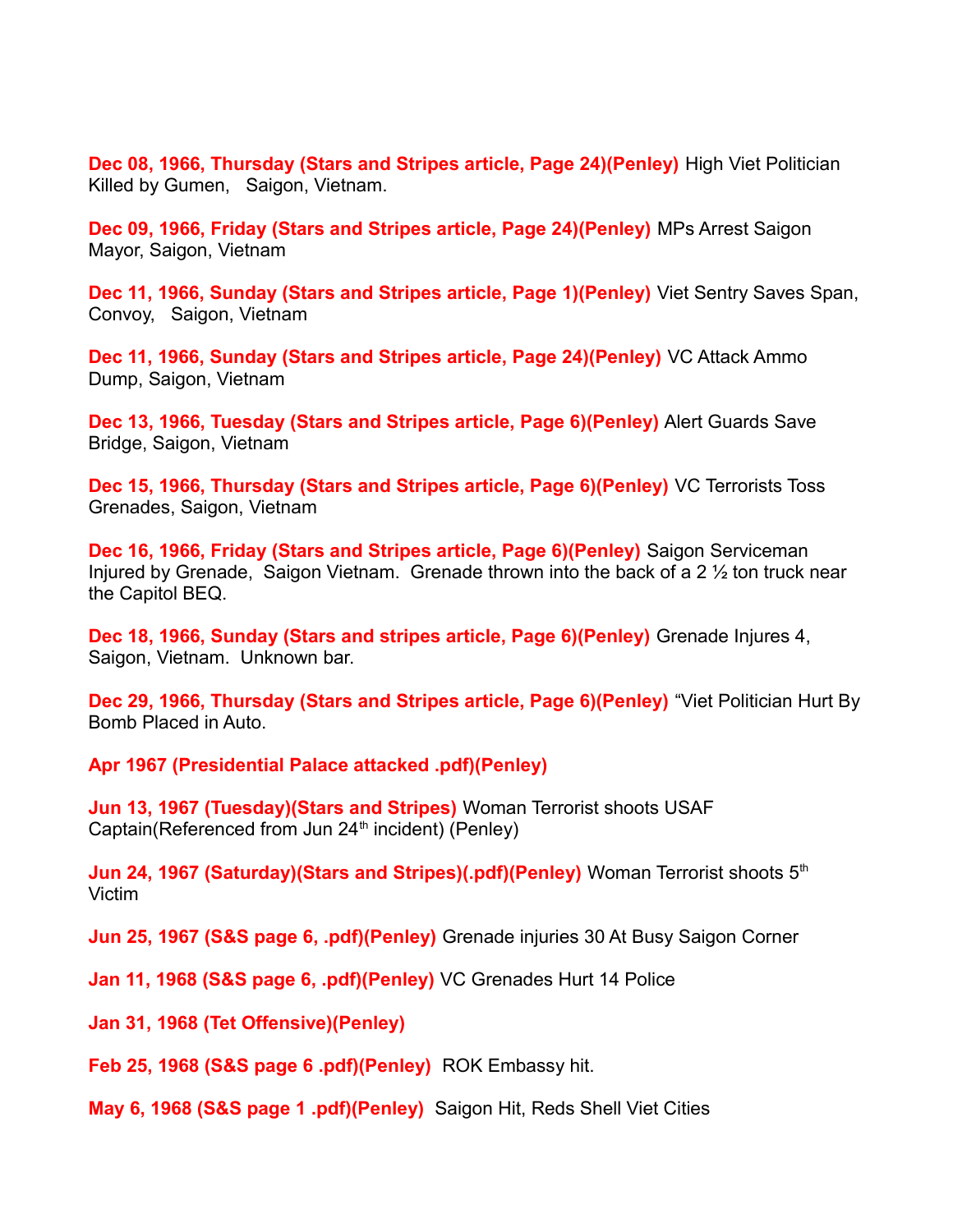**May 9, 1968 (S&S page 6 .pdf)(Penley)** Viet Police Colonel Slain by sniper (Penley)

**May 9, 1968 (S&S page 24 .pdf)(Penley)** Reds Hit Saigon, Police Stations, Shell Downtown

**June 13, 1968 (S&S page 6, .pdf)(Penley)** Soldiers Rushed To Saigon After Heaviest Attack

**Jun 24, 1968 (S&S page 6 .pdf)(Penley)** Three police wounded (Cholon)

**Dec 28, 1968, Saturday (Stars and Stripes Article)(Penley)** Grenade Attack on MPs, Patrol's Dawn Is Up Like Thunder, Saigon, Vietnam

**Jan 09, 1969, Thursday (Stars and Stripes Article)(Penley)** Women Raid House, Saigon, Vietnam.

**Jan 23, 1969, Thursday (Stars and Stripes article, Page 6)(Penley)** VC Shell Bases, Attack BOQ's In Night Of Terror, Saigon, Vietnam. (Annapolis BOQ and Missouri BOQ)

**Oct 22, 1969, Wednesday (Stars and Stripes article, Page 24)(Penley)** Blasts, Fire Rip USO in Saigon, Saigon, Vietnam.

**Feb 10, 1970, Tuesday (Stars and Stripes article, Page 6)(Penley)** Bomb Shatters Viet Press Office, Saigon, Vietnam.

**May 06, 1970, Wednesday (Stars and Stripes article, Page 6)(Penley)** Bus Hits Mine; 13 Viets Killed, Saigon, Vietnam

**May 14, 1970, Thursday (Stars and Stripes article, Page 6)(Penley)** 3 Red Rockets Shake Up Saigon, Saigon, Vietnam.

**May 15, 1970, Friday (Stars and Stripes article, Page 6)(Penley)** Terrorists Strike Twice, Saigon, Vietnam. (Louisiana BEQ and Cholon.)

**Jun 04, 1970, Thursday (Richard Carvell) –** Machine gun attack; 2 Vietnamese civilians killed.

**Jun 20, 1970, Saturday (Richard Carvell) –** Police station fire bombed; no casualties.

**Jun 21, 1970, Sunday (Richard Carvell) –** Grenade thrown into a bar on Plantation Road (a bar which was off-limits to American servicemen) just outside the Tan Son Nhut west gate; no casualties.

**Jun 22, 1970, Monday (Richard Carvell) –** Grenade thrown into the USO (one of two attacks on the USO during my Vietnam tour, but I visited the USO infrequently); one Vietnamese civilian wounded.

The *Stars & Stripes* Vietnam Bureau reported about the grenade thrown into the USO in the last paragraph of a longer story about casualties and terrorist attacks. Part of the story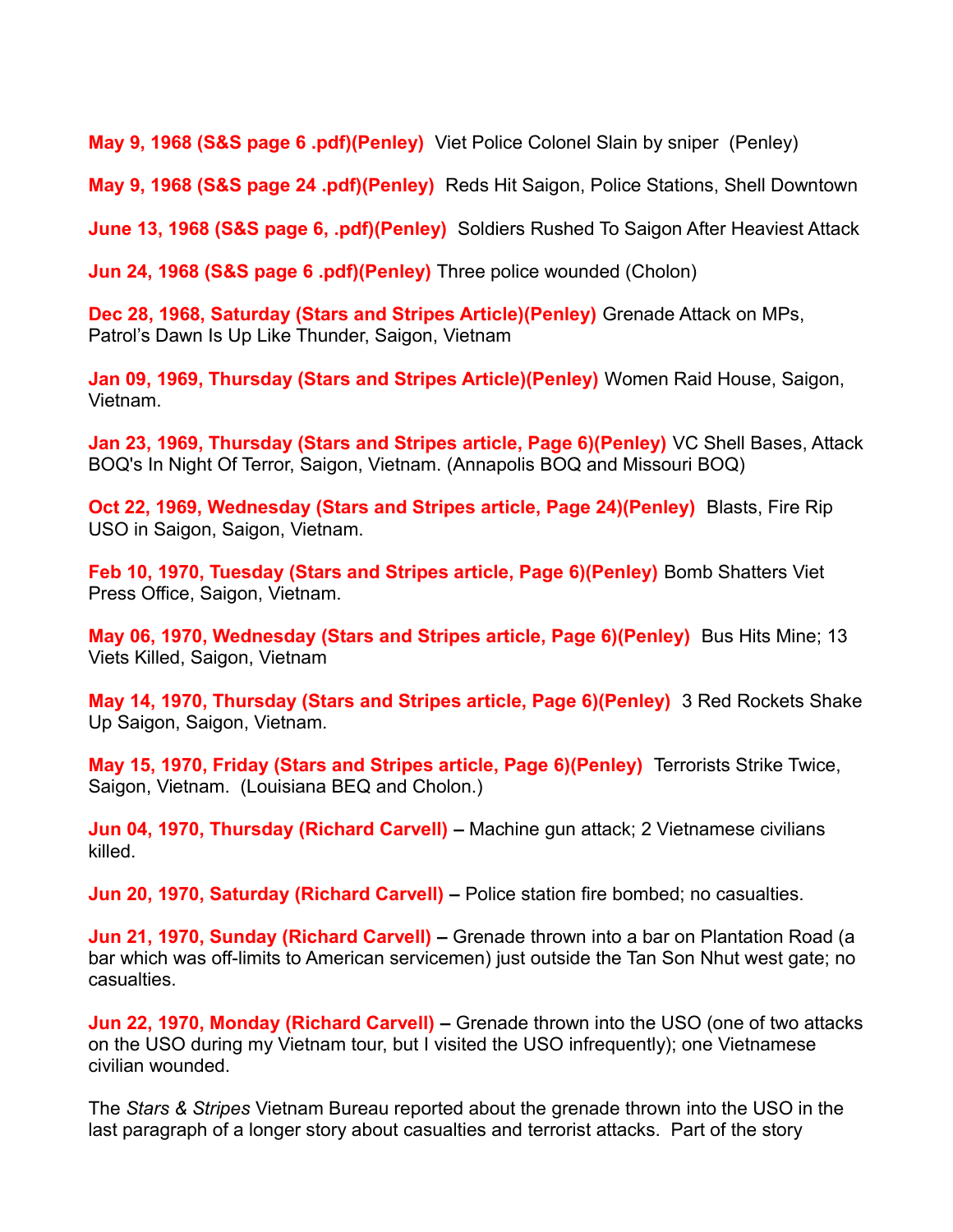dealing with events outside of Saigon is deleted.

**Jun 29, 1970, Thursday (Stars and Stripes article, page 6)(Penley)** BEQ Blast Injures 5 In Saigon, Saigon, Vietnam. (Le Lai BEQ)

**Jul 03, 1970 (.pdf)(Penley)** Sabotage Attack On the Rex BOQ, Saigon, Vietnam.

**Jul 06, 1970, Monday (Stars and Stripes article, page 6)(Penley)** Bus hits VC Mine, Saigon, Vietnam.

Jul 09, 1970 Thursday (Stars and Stripes article, page 6)(Penley) Saigon Sentry Kills 2 In Grenade Incident. Took place adjacent Brinks Hotel.

**Jul 13, 1970, Monday (Richard Carvell) –** Grenade thrown at the automobile of the General Secretary of Vietnam's Lower House; the General Secretary was not in the vehicle; two Vietnamese civilians wounded.

The Associated Press later reported:

**Jul 13, 1970, Monday (Richard Carvell) –** Rocket struck a boat; one Vietnamese civilian wounded.

#### **Jul 16, 1970, Monday (Stars and Stripes article, page 7)(Penley) Assassins Miss Viet Assemblyman (Richard Carvell)**

Saigon (AP) – A grenade exploded Monday under the car of Pham Duy Tue, secretarygeneral of the Vietnamese National Assembly's lower house, wounding a guard and a main. Tue was not in the car.

The 29-year-old representative said he was upstairs in his Saigon apartment at about 7:45 a.m. preparing to go to his downtown office when he heard the explosion, looked out and saw a cloud of smoke rising from the car.

He ran to the car, Tue said, and found the guard and a maid bleeding from head wounds. The maid was reported seriously injured, but the guard suffered only minor shrapnel wounds. The guard was inside the car and had just started the engine.

Tue said the U.S.-made M26 fragmentation grenade apparently had been placed in a box under the front of the car during the night and rigged to go off when the car moved.

Tue said government self-defense force troops were on duty all night at a guardpost just outside the driveway, and he did not know how anyone managed to get to the car.

Tue, a representative of Gia Dinh Province just outside Saigon, is the third youngest member of the lower house.

He was considered a strongly pro-government politician until the House recently began debating a broad economic and fiscal reform package that Tue has opposed.

Asked if he knew who was trying to kill him, the secretary-general laughed and said, "I have no idea, but I had a feeling recently that something like this might happen."

**Jul 20, 1970, Monday (Richard Carvell) –** Rocket struck a house; no casualties. Suspected rocket launch point: 953-858 on map.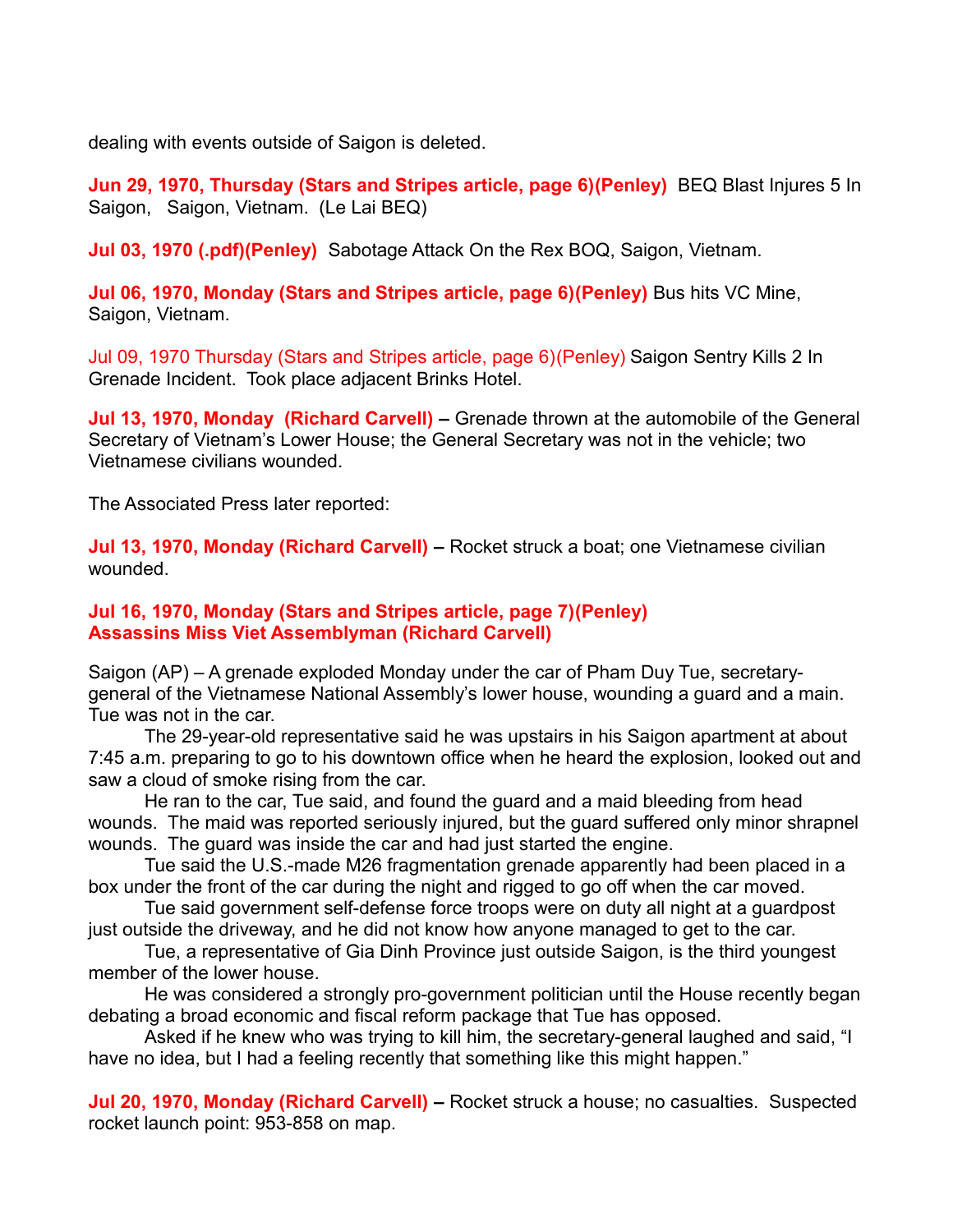**Jul 20, 1970, Monday (Richard Carvell) –** (201R) [H-9] – Rocket landed in the fish pond in front of the Vietnamese Presidential Palace; no human casualties.

The AP reported:

### **Jul 21, 1970, Tuesday (Richard Carvell)(Stars and Stripes article)(Richard Carvell)** 2 Rockets Hit Saigon

SAIGON (AP) – Two 122mm rockets smashed into downtown Saigon early Monday, causing some damage but apparently no casualties.

One of the Communist-made, 100-pound rockets went through the roof of a three-story apartment one block from the Central Market.

Several persons were sleeping in the building but none was hurt.

There was no immediate word on where the second rocket landed. It was possible it came down in the Saigon River, a few blocks away from the first.

### Jul 24, 1970, Thursday (Stars and Stripes article, page 6)(Penley) **Viets Kill 49; USO Bombed (Richard Carvell) (Tan Son Nhut USO outside the main gate.)**

SAIGON – Elements of the Vietnamese  $21<sup>st</sup>$  Inf. Div. killed 49 enemy soldiers in two IV Corps battles Monday, as ARVN spokesman reported.

Two terrorist incidents were reported in the Saigon area Sunday and Monday. An explosive device went off at a Plantation Road bar Sunday night, causing light damage. There were no injuries, an ARVN military spokesman said. A hand grenade exploded in the kitchen of the Tan Son Nhut USO Monday night, slightly injuring a kitchen helper. Damage was light, a USO spokesman said….

**Jul 26, 1970, Saturday (Richard Carvell) –** Two pounds of plastic explosives detonated; no casualties; one pound of explosives found in the same area and disarmed.

**Jul 27, 1970, Monday (Richard Carvell) –** In Saigon at 2200H, a VN Security Guard observed a terrorist loitering across from the main gate of the Hienn Voung Motor Pool for U.S. busses at the intersection of Nguyen Dinh Chieu and Truong Minh Giang Streets (XS 848 921), 4.3 kilometers southeast of the Tan Son Nhut main gate. When challenged, the terrorist fled with the guard in pursuit, and dropped a grenade which detonated, slightly wounding the guard. U.S. EOD located an unexploded M-26 grenade opposite the motor pool during their investigation. The terrorist escaped. (CMAC TOC)

**Jul 31, 1970, Friday (Richard Carvell) –** Fifty pounds of explosives detonated on a Honda motorcycle at the Ky Son BEQ (Bachelor Enlisted Quarters); one American wounded. Three floors heavily damaged; two Vietnamese tailor shops damaged; three vehicles damaged; two Honda motorcycles destroyed. Terrorist escaped.

**Aug 02, 1970, Friday (Richard Carvell) -** *Stars & Stripes* reported: **(Richard Carvell)**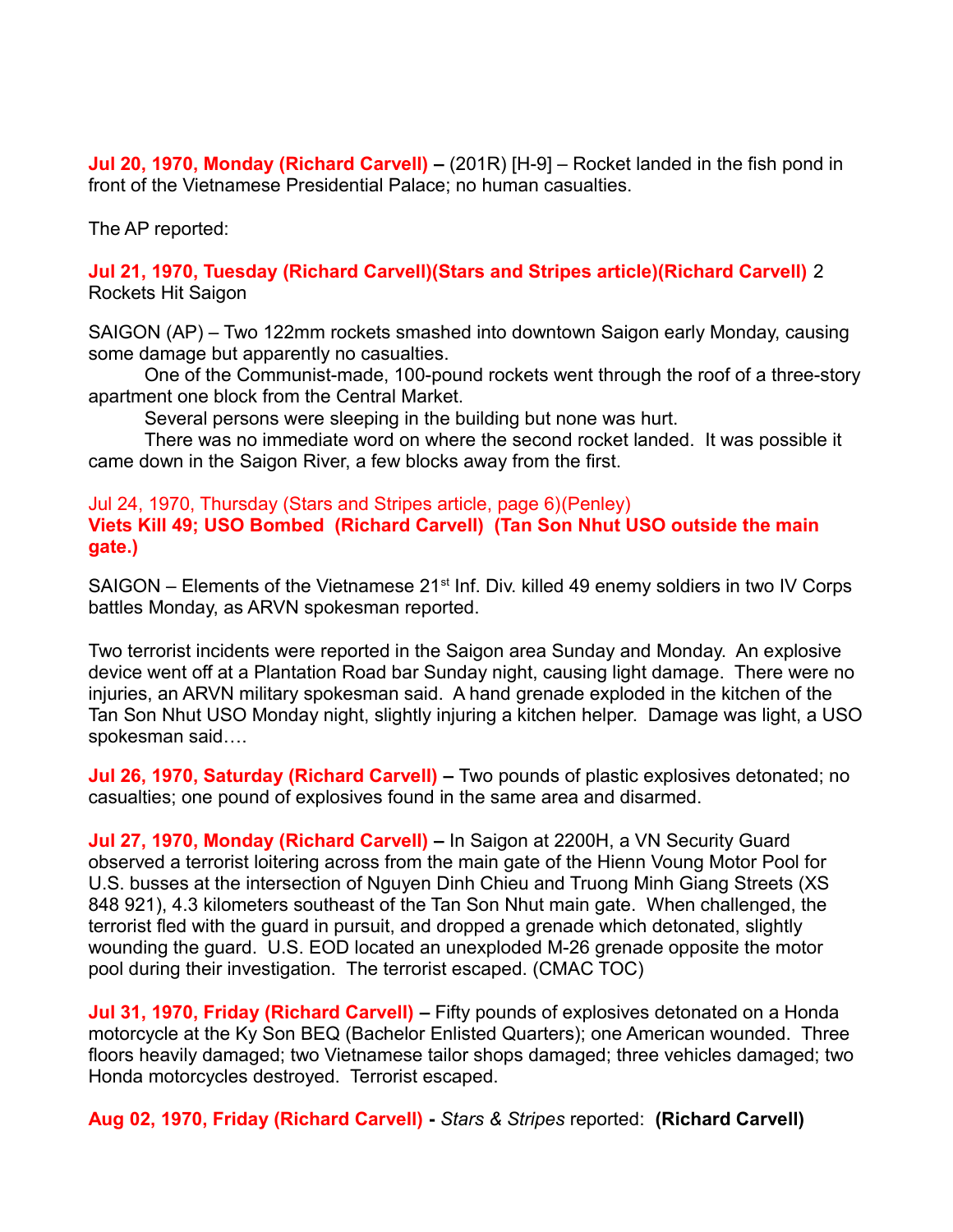#### **Blast, Fire Rip Ky Son BEQ in Saigon By SPEC 5 CHARLES C. SELF S&S Staff Correspondent**

SAIGON – A 45-pound explosive ripped open a fuel tank outside the Ky Son enlisted men's quarters in downtown Saigon Friday night setting off a fire that swept through the bottom floor and caused the evacuation of the building.

No injuries were reported in the explosion or fire although a security guard standing near the generator was reportedly knocked into the street by the blast.

Lights in several nearby U.S. buildings blinked as the explosion destroyed a generator at the BEQ. The Plaza Hotel, Ky Son Annex and Dai Nam Theater also lost their electricity.

A civilian engineer setting up a new generator after the explosion explained that the charge had apparently been placed next to a 600-gallon fuel tank serving the generator.

When the bomb went off, it caused the fuel tank to explode – breaking windows on the first three floors of the building. The first that followed swept the ground floor and caused some damage to the second floor.

Residents of the nine-story building said dense smoke poured into the upper floors forcing residents, some still in night clothes, to leap to the roods of adjoining buildings or grope through the darkened halls to stairways leading to the roof.

Two automobiles in front of the building were gutted by fire, and a third was damaged.

Officials said the men would be housed in other billets until the damage could be repaired.

"Everyone acted pretty good," one man said. "Everybody kept their cool. The guys who were in charge really did a good job. They had gas masks and flashlights and helped everybody get out pretty smoothly."

The next day, August 3, this short article appeared in *Stars & Stripes* updating the bombing:

## **Aug 02, 1970, Friday (Richard Carvell) - 4 Hurt in Blast At Ky Son BEQ (Richard Carvell)**

S&S Vietnam Bureau

SAIGON – The enemy terrorist bombing of the Ky Son BEQ in Saigon Friday night left four persons injured – two Vietnamese civilians and two U.S. personnel – according to the U.S. Command.

The U.S. wounded were treated at a dispensary and released, spokesmen said.

The 30- to 40-pound plastic charge, that ripped through a generator fuel tank and did moderate damage to the nine-story building, was placed by "an undetermined number of enemy terrorists," the command reported Saturday.

**Aug 12, 1970, Wednesday (Richard Carvell) –** Two terrorists fired on a Vietnamese National Policeman and a Vietnamese civilian, wounding both. Terrorists escaped.

**Aug 17, 1970, Monday (Richard Carvell) –** Three cakes of TNT detonated under a restaurant table; 19 wounded (12 Vietnamese civilians and seven Vietnamese National Policemen).

*Stars & Stripes* reported:

#### **Blast in Shop Wounds 19 (Richard Carvell)**

S&S Vietnam Bureau

SAIGON – Nineteen people, including four National Policemen, were wounded early Monday morning in an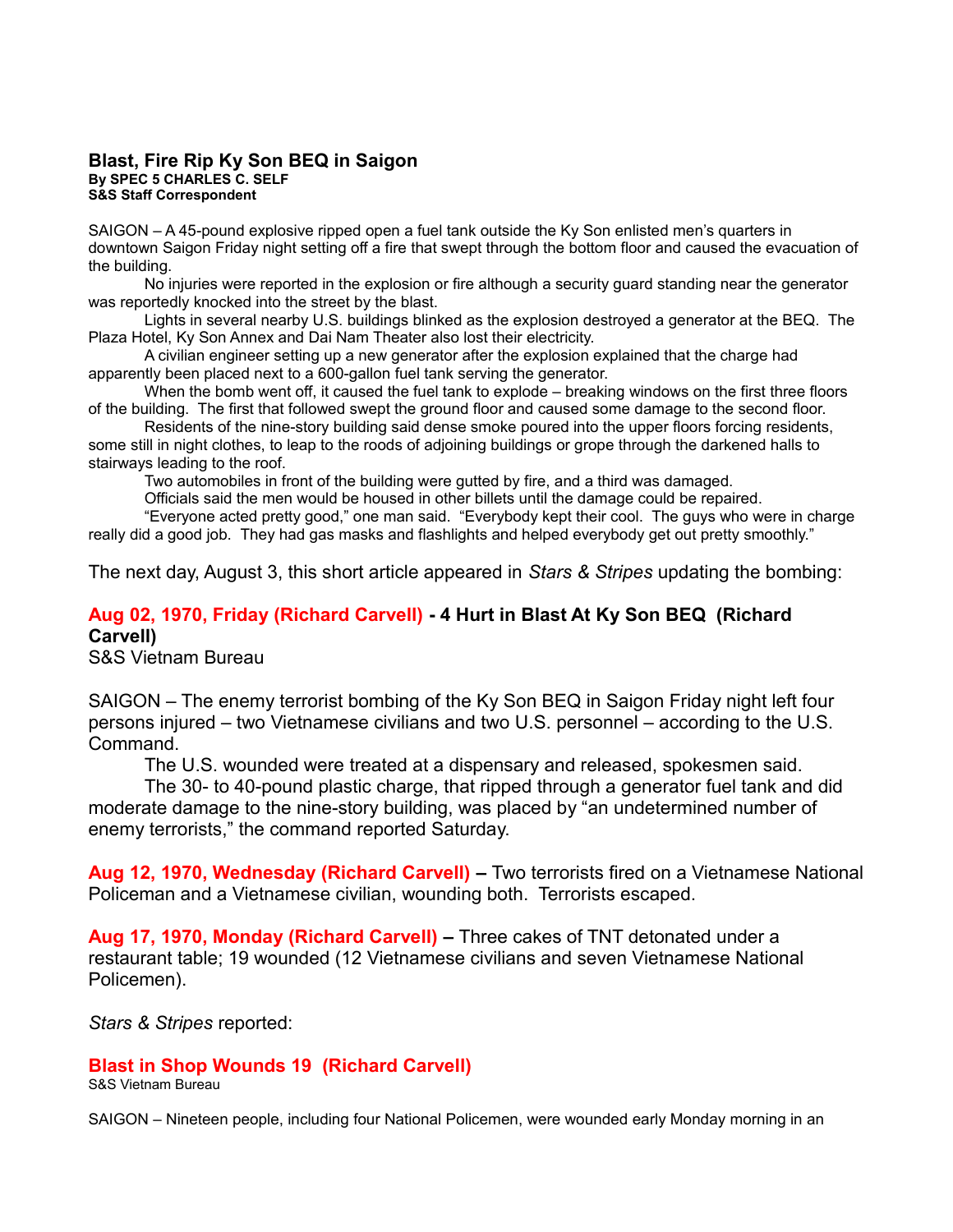apparent terrorist explosion that ripped apart a coffee shop in the Cholon section of Saigon, a National Police spokesman said Monday….

**Aug 28, 1970, Friday (Richard Carvell) –** Hand grenade thrown at passing ambulance; no casualties. Terrorist escaped.

**Sep 12, 1970, Saturday (Richard Carvell) –** Thirty-five pounds of plastic explosives detonated near Vietnam Regional Exchange Office at 489 Retrus Ky Street; two Vietnamese civilians wounded; two Vietnamese houses damaged; one Vietnamese auto damaged; no damage to the Vietnam Regional Exchange Office.

### *Sep 12, 1970, Saturday (Richard Carvell) Stars & Stripes* reported: **Blast Wounds 2**

**SAIGON (S&S) – Two persons were wounded Saturday by an explosive charge detonated in front of a house in Saigon, a government source reported. One house was heavily damaged, and other house and an automobile parked nearby were slightly damaged.**

**Oct 29, 1970, Thursday (Richard Carvell) –** (302) [K-9] – Plastic explosives with ball bearings detonated at a Vietnamese house; one Vietnamese civilian wounded; house 50 percent destroyed.

**Nov 1, 1970, Sunday (Richard Carvell) –** Explosive at PDSF Office; two PDSF wounded.

**Nov 2, 1970, Monday (Richard Carvell) –** Four 122 mm rockets were launched on Saigon on this date. At this impact site, two houses were damaged by the rocket rounds. The rocket impact area was five to six kilometers southeast of the Tan Son Nhut main gate.

**Nov 2, 1970, Monday (Richard Carvell) –** One Vietnamese child killed; 11 Vietnamese civilians wounded; three houses damaged.

**Nov 2, 1970, Monday (Richard Carvell) –** Two Vietnamese civilians wounded.

**Nov 2, 1970, Monday (Richard Carvell) –** Five Vietnamese civilians killed, two Vietnamese civilians wounded; three houses destroyed. Suspect launch site of all rockets XS 962-835.

Army artillery engaged fire against the suspected launch site (XS 962 835) with unknown results. (TACC SECURITY/MACV)

The *Stars & Stripes* story came from both AP and S&S sources. *Stars & Stripes* reported in its initial story that there were three rockets, but the next day, the number was increased to four.

#### **Reds Drop 3 Rockets on Saigon, 5 Killed (Richard Carvell)**

Compiled From AP and S&S

SAIGON – Viet Cong gunners shelled Saigon Monday for the first time in 3  $\frac{1}{2}$  months, killing five Vietnamese, wounding five others and destroying a half dozen houses.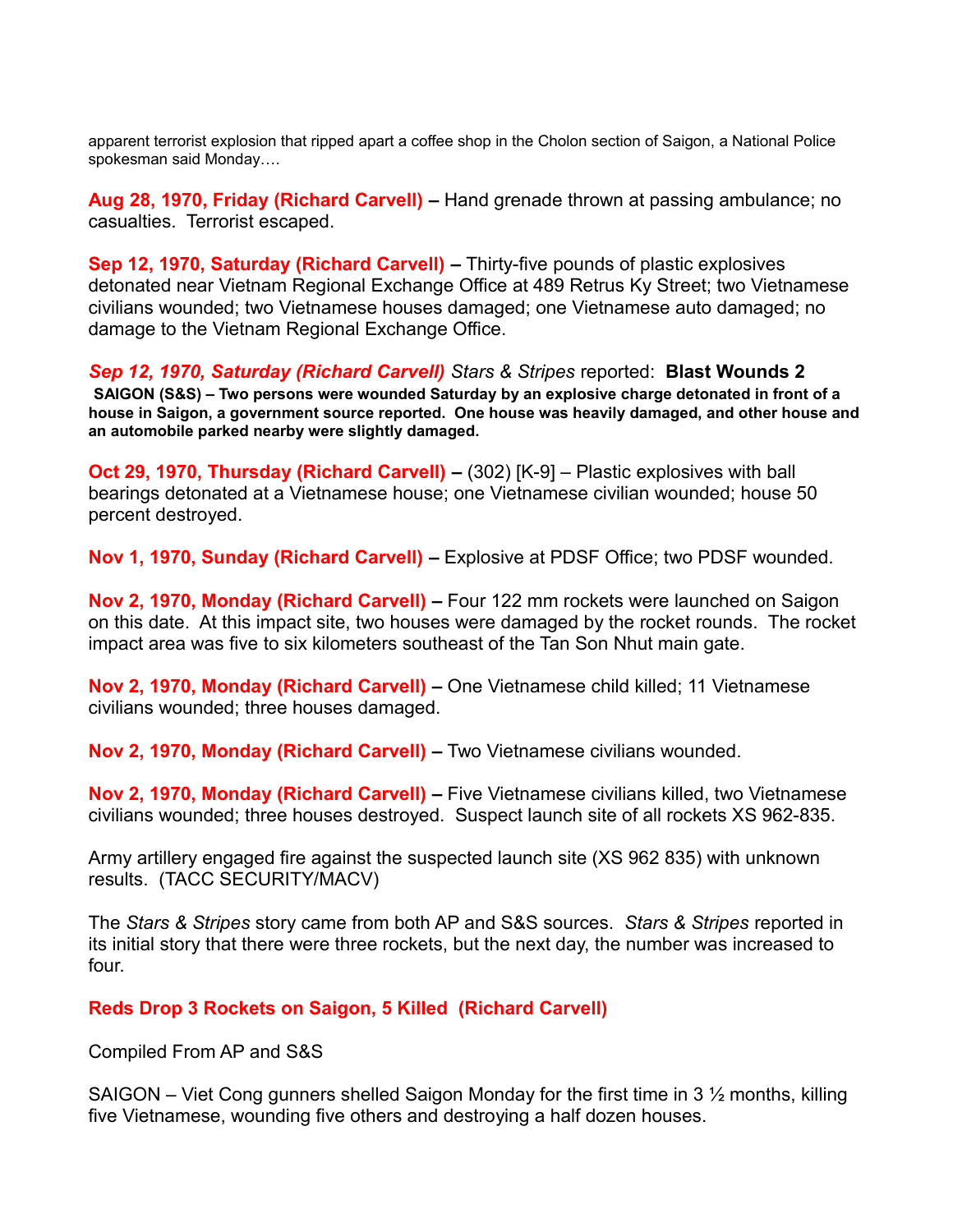The rocket attack appeared timed to coincide with South Vietnam's National Day, celebrated only hours earlier and the U.S. Congressional elections Tuesday.

Three 100-pound missiles crashed into the capital shortly after midnight.

One of the missiles blew out the entire front of a third floor apartment building near the central market, about five blocks from Independence Palace. The rocket shattered windows in a block wide area. Many Americans live in the area, but none were reported hurt.

A second rocket hit across the Saigon River on the eastern edge of the city, near the Vietnamese Navy headquarters, and the third rocket hit two blocks from the central market, near the Alaska Barge Company, but there were no casualties.

**Nov 12, 1970, Thursday (Richard Carvell) –** Grenade thrown at the front door of the Saigon USO (second USO attack during my tour); no casualties and only minor damage.

**Nov 16, 1970, Monday (Richard Carvell) –** Arms cache discovered near Tan Son Nhut Air Base.

**Nov 22, 1970, Sunday (Richard Carvell)** – Arms cache discovered near Tan Son Nhut Air Base.

**Nov 24, 1970, Tuesday (Richard Carvell) –** Arms cache discovered near Tan Son Nhut Air Base.

**Nov 25, 1970, Wednesday (Richard Carvell) –** Three to four pounds of explosive detonated in rear of bookstore; three Vietnamese civilians wounded.

**Nov 27, 1970, Friday (Richard Carvell) –** Arms cache discovered near Tan Son Nhut Air Base.

**Nov 28, 1970, Saturday (Richard Carvell) –** In Saigon at 1935H, three unidentified persons on two Hondas stopped at a tax office at #105 Phung Hung St. (XS 816 885) 5.3 km south of Tan Son Nhut. While two of the terrorists held a NPFF guard, the other terrorist placed and detonated an estimated two kilos of explosive inside the building. There was 55 percent damage to the inside of the building, however no casualties resulted. The terrorists escaped and the incident is under National Police investigation. (HAC/CMAC/MACV)

**Dec 12, 1970, Saturday (Richard Carvell) –** Two students on a motor bike threw a fire bomb at a Scout vehicle; no casualties; vehicle destroyed.

**Dec 13, 1970, Sunday (Richard Carvell) –** Five students threw a fire bomb at a U.S. jeep; one U.S. military injured (burned); jeep 20 percent destroyed.

**Dec 15, 1970, Tuesday (Richard Carvell) –** Thirty-three pounds of TNT exploded on the steps of U.S. Army Le Qui Don BOQ (Bachelor Officer Quarters); two Vietnamese civilians wounded; 50 percent damage to building.

**Here is the** *Stars & Stripes* **report of the attack: (Richard Carvell)**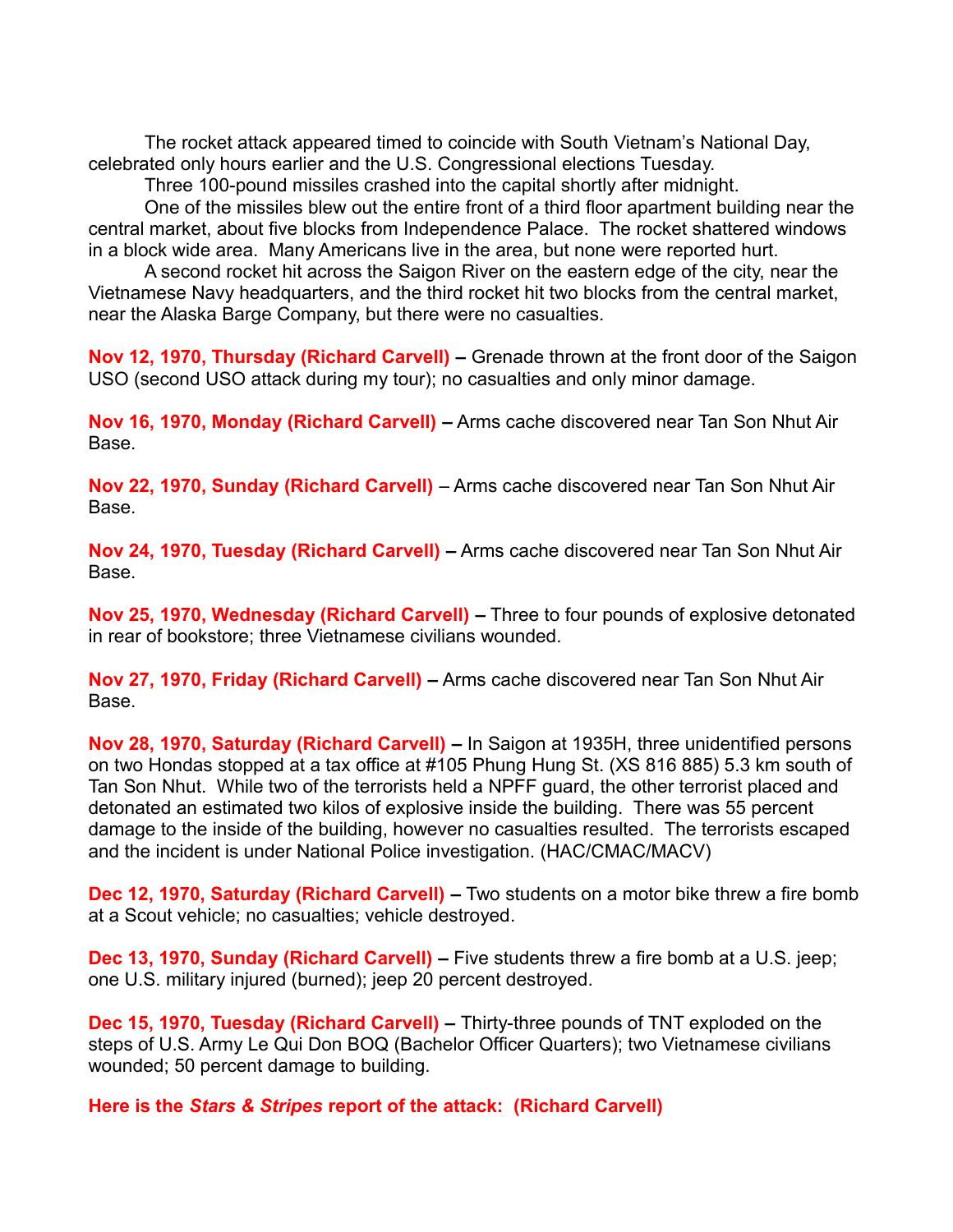#### **Satchel Charge Rips Saigon Officer Billet**

By SPEC. 4 John Durham S&S Staff Correspondent

SAIGON – Terrorists exploded a satchel charge at an American officers' billet two blocks from the presidential palace in downtown Saigon Tuesday night, slightly injuring two GIs and destroying an American jeep.

The blast ripped off a balcony and damaged rooms on six floors of the building. The jeep, which had been parked inside the compound, was blown across the street.

Stagg Sgt. Bernard Strawn, hotel supervisor of the Le Qui Don BOQ, said the two Americans who were injured were at a party in a room close to where the charge was set.

He said one man received a bump on his arm when he was knocked across the room. The other was slightly cut by flying glass or concrete, he said.

A young Vietnamese boy walking by the BOQ at the time the charge went off was tossed across the street and wrapped in a section of fence, according to Spec. 4 Randy C. Shreves, one of the first MPs on the scene. The boy was slightly injured, according to a U.S. Command spokesman.

Shreves, who was cruising in the area before the blast, said he heard a smaller charge which "sounded like a hand grenade" before the satchel charge blew.

A Vietnamese woman, peddling soft drinks and beer from a push cart no more than 30 feet from the explosion, was unhurt, according to witnesses.

"I was standing up and was rocked by the explosion," Strawn said. "I grabbed my rifle and went outside."

Strawn said there were no serious injuries because almost everyone on that side of the building had gone to eat when the blast went off at 7:05 p.m.

**Dec 17, 1970, Thursday (Richard Carvell) –** Grenade exploded in open-air bar; one U.S. Navy man and one Vietnamese civilian killed; 12 Vietnamese civilians wounded.

**Dec 17, 1970, Thursday (Richard Carvell) –** Thirty-five pounds of explosives detonated; one U.S. military killed, one Vietnamese civilian and one U.S. military wounded.

**Dec 19, 1970, Saturday (Richard Carvell) –** Rocket attack; six Vietnamese civilians killed; seven Vietnamese civilians wounded; one house destroyed, two damaged.

**Dec 19, 1970, Saturday (Richard Carvell) –** Rocket hit filling station two blocks from the U.S. Embassy; 1 Vietnamese civilian wounded.

**Dec 19, 1970, Saturday (Richard Carvell) –** Plastic explosive detonated at Vietnamese newspaper office; four Vietnamese civilians wounded.

Dec 19, 1970, Saturday (Stars and Stripes article) (Penley) S. Viet Assembleman Killed.

**Dec 21, 1970, Monday (Richard Carvell) –** Two pounds of TNT detonated at railroad station; no casualties.

**Dec 26, 1970, Saturday (Richard Carvell)** – Explosion destroyed two generators at Merlin BEQ (Bachelor Enlisted Quarters); resulting fire destroyed 70 shacks of Vietnamese disabled veterans; two Vietnamese civilians killed; 12 Vietnamese civilians wounded.

**Apr 8, 1971, Thursday (Richard Carvell) –** Forty pound plastic explosive device detonated; one U.S. military, one Vietnamese civilian killed; 12 Vietnamese civilians wounded.

**Bomb Kills GI In Saigon Bar (Richard Carvell)**